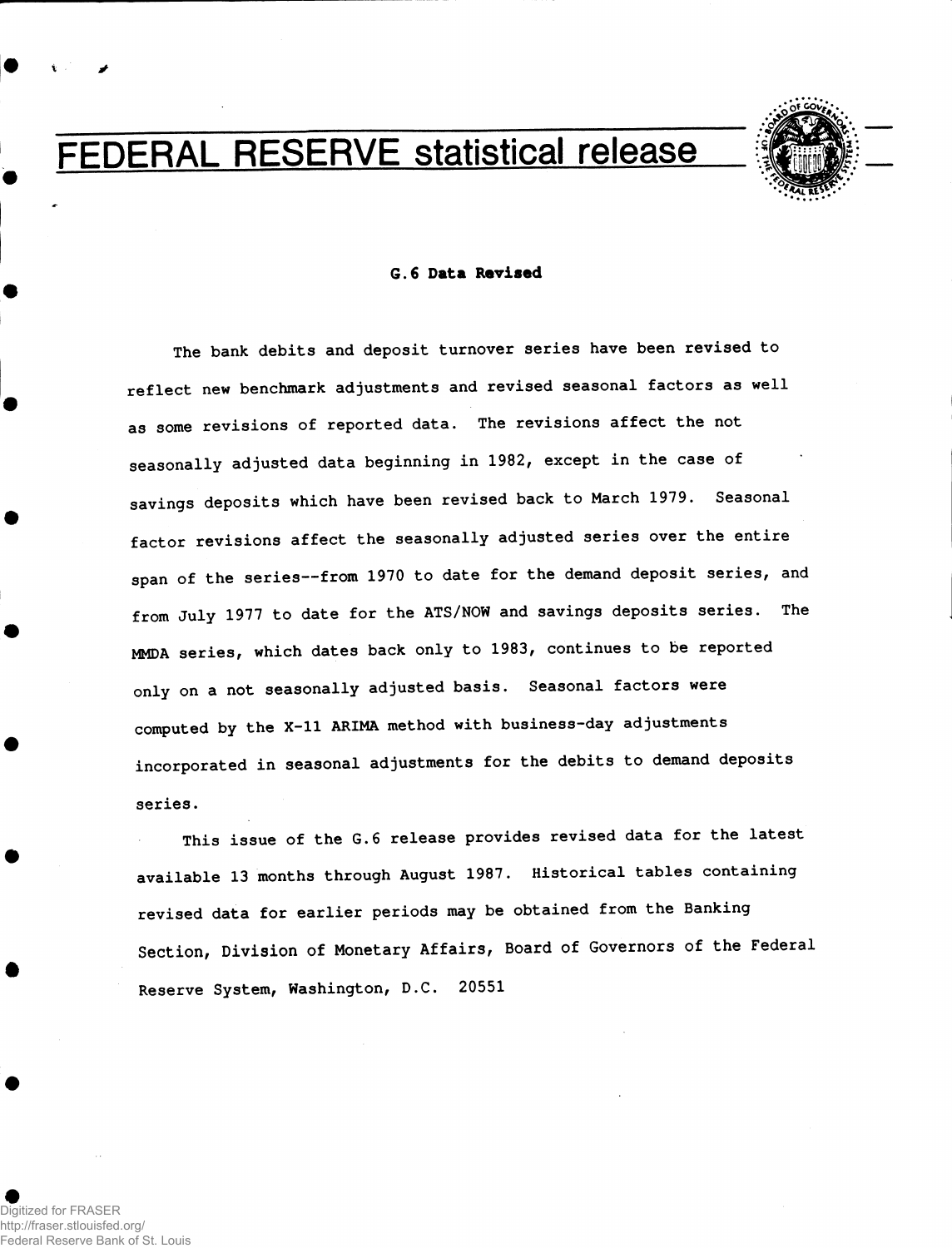### FEDERAL RESERVE statistical release



#### For Immediate Release

**November 20, 1987**

### DEBITS AND DEPOSIT TURNOVER AT COMMERCIAL BANKS

Seasonally Adjusted

G.6

|                                                                                                                                                 |                                                                                                                                               | Debits During the Month (Annual rate, billions of dollars)                                                                                  |                                                                                                                                             |                                                                                                                        |                                                                                                         |
|-------------------------------------------------------------------------------------------------------------------------------------------------|-----------------------------------------------------------------------------------------------------------------------------------------------|---------------------------------------------------------------------------------------------------------------------------------------------|---------------------------------------------------------------------------------------------------------------------------------------------|------------------------------------------------------------------------------------------------------------------------|---------------------------------------------------------------------------------------------------------|
|                                                                                                                                                 |                                                                                                                                               | To demand deposits <sup>1</sup>                                                                                                             | To ATS/NOW accounts <sup>2</sup>                                                                                                            | To savings deposits <sup>3</sup>                                                                                       |                                                                                                         |
|                                                                                                                                                 | all banks                                                                                                                                     | New York City                                                                                                                               | other banks                                                                                                                                 |                                                                                                                        |                                                                                                         |
| $1986 - JULT$<br>$-$ AUGUST<br>-SEPTEMBER<br>$-0$ CTOBER<br>-NOVEMBER<br>-DECENBER<br>1987-JANUARY<br>-PEBRUARY<br>$-8ABCB$<br>-APRIL<br>$-MAY$ | 188,220.0<br>191,601.8<br>199,050.9<br>196,239.0<br>198,540.8<br>207,506.6<br>211, 111, 3<br>211,935.6<br>217,250.4<br>217,797.2<br>217,397.2 | 92,263.4<br>93,059.4<br>98,505.0<br>94,306.6<br>95,571.1<br>100,381.5<br>101,956.5<br>102, 145, 1<br>106, 108.1<br>105, 186, 5<br>107,724.1 | 95,956.6<br>98.542.4<br>100,545.9<br>101.932.4<br>102,969.7<br>107,125,1<br>109, 154.8<br>109,790.5<br>111, 142.3<br>112,610.7<br>109,673.1 | 2.155.5<br>2,119.8<br>2,253.0<br>2, 167.4<br>2,285.4<br>2,512,8<br>2,313.9<br>2,274.1<br>2,297.9<br>2,384.2<br>2.310.5 | 395.8<br>403.9<br>409.9<br>$440 - 1$<br>$421 - 9$<br>501.5<br>475.1<br>482.1<br>498.4<br>508.1<br>488.5 |
| $-JUNE$<br>$-JULY$                                                                                                                              | 212.414.4<br>219,501.3                                                                                                                        | 103,027.6<br>106,428.9                                                                                                                      | 109, 386, 8<br>113,072.3                                                                                                                    | 2,417.6<br>2,498.7                                                                                                     | 565.8<br>548.2                                                                                          |
| $-$ A UG US T                                                                                                                                   | 221,729.0                                                                                                                                     | 109,062.5                                                                                                                                   | 112,666.5                                                                                                                                   | 2,333.1                                                                                                                | 518.8                                                                                                   |

|                                                                                                                                                            |                                                                                                                                           | Demand deposits <sup>1</sup>                                                                                                         | ATS/NOW accounts <sup>2</sup>                                                                                                                                 | Savings deposits <sup>3</sup>                                                                                              |                                                                                                                                |
|------------------------------------------------------------------------------------------------------------------------------------------------------------|-------------------------------------------------------------------------------------------------------------------------------------------|--------------------------------------------------------------------------------------------------------------------------------------|---------------------------------------------------------------------------------------------------------------------------------------------------------------|----------------------------------------------------------------------------------------------------------------------------|--------------------------------------------------------------------------------------------------------------------------------|
|                                                                                                                                                            | all banks                                                                                                                                 | New York City                                                                                                                        | other banks                                                                                                                                                   |                                                                                                                            |                                                                                                                                |
| 1986-JULY<br>$-$ AUGUST<br>-SEPTEMBER<br>$-0CTOBER$<br>-NOVEMBER<br>-DECEMBER<br><b>1987-JANUARY</b><br>-FEBRUARY<br>-BARCH<br>-APRIL<br>$-MAX$<br>$-JUME$ | 340.0<br>345.4<br>345.1<br>347.3<br>$352 - 3$<br>$355 - 5$<br>$360 - 9$<br>$355 - 2$<br>352.9<br>358.8<br>$363 - 3$<br>$353 - 1$<br>349.2 | $36 - 4$<br>38.6<br>37.9<br>$38 - 0$<br>$39 - 2$<br>$39 - 9$<br>$41 - 1$<br>39.5<br>$38 - 4$<br>$39 - 4$<br>$41 - 0$<br>38.6<br>37.5 | $303 - 6$<br>$306 - 8$<br>$\cdot$<br>$307 - 2$<br>309.4<br>$313 - 1$<br>315.6<br>319.7<br>315.7<br>314.6<br>$319 - 4$<br>322.3<br>314.5<br>311.7<br>$315 - 6$ | 141.1<br>143.6<br>147.7<br>152.1<br>155.7<br>161.0<br>165.7<br>167.8<br>169.9<br>173.1<br>173.4<br>173.3<br>174.1<br>176.8 | 131.6<br>134.6<br>138.3<br>143.3<br>148.2<br>152.0<br>157.4<br>$161 - 8$<br>165.7<br>169.7<br>171.9<br>173.2<br>174.9<br>175.7 |

|                                                                                                                                                                               |                                                                                                                                        | Annual Rate of Deposit Turnover                                                                                                                            |                                                                                                                                                 |                                                                                                              |                                                                                                                                                    |
|-------------------------------------------------------------------------------------------------------------------------------------------------------------------------------|----------------------------------------------------------------------------------------------------------------------------------------|------------------------------------------------------------------------------------------------------------------------------------------------------------|-------------------------------------------------------------------------------------------------------------------------------------------------|--------------------------------------------------------------------------------------------------------------|----------------------------------------------------------------------------------------------------------------------------------------------------|
|                                                                                                                                                                               | Demand deposits <sup>1</sup>                                                                                                           |                                                                                                                                                            |                                                                                                                                                 | ATS/NOW accounts <sup>2</sup>                                                                                | Savings deposits <sup>3</sup>                                                                                                                      |
|                                                                                                                                                                               | all banks                                                                                                                              | New York City                                                                                                                                              | other banks                                                                                                                                     |                                                                                                              |                                                                                                                                                    |
| 1986-JULY<br>-AUGUST<br>-SEPTEMBER<br>$-0CTOBER$<br>-NOVEMBER<br>$-DECEHBER$<br>1987-JANUARY<br>-FEBRUARY<br>$-AABCH$<br>$-A$ PRIL<br>-HAY<br>$-JUNE$<br>$-J$ UL Y<br>-AUGUST | 553.5<br>$554 - 8$<br>$576 - 9$<br>$565 - 0$<br>563.5<br>583.7<br>585.0<br>596.7<br>615.5<br>607.0<br>598.5<br>601.6<br>628.6<br>623.3 | 2,534.8<br>2.411.3<br>$2,600 - 0$<br>2,482.9<br>2.436.4<br>2,515.7<br>2,477.9<br>2,587.3<br>2.766.7<br>2,670.3<br>2,629.5<br>2,671.6<br>2,837.4<br>2,718.2 | 316.0<br>$3.21 - 2$<br>$327 - 3$<br>329.5<br>$328 - 8$<br>339.4<br>341.4<br>347.8<br>353.3<br>$352 - 6$<br>340.3<br>347.8<br>$362 - 8$<br>357.0 | 15.3<br>14.8<br>15.3<br>14.2<br>14.7<br>15.6<br>14.0<br>13.6<br>13.5<br>13.8<br>13.3<br>13.9<br>14.3<br>13.2 | $3 - 0$<br>$3 - 0$<br>$3 - 0$<br>$3 - 1$<br>$2 - 8$<br>$3 - 3$<br>$3 - 0$<br>3.0<br>$3 - 0$<br>$3 - 0$<br>$2 - 8$<br>$3 - 3$<br>$3 - 1$<br>$3 - 0$ |

**1/ REPRESENTS ACCOUNTS OF INDIVIDUALS, PARTNERSHIPS, AND CORPORATIONS AND OF STATES AND POLITICAL**

2/ ACCOUNTS AUTHORIZED FOR NEGOTIABLE ORDERS OF WITHDRAWAL (NOW) AND ACCOUNTS AUTHORIZED FOR AUTOBATIC<br>TRANSFER TO DEMAND DEPOSITS (ATS). ATS DATA AVAILABILITY STARTS WITH DECHBER 1978.<br>3/ KXCLUDES ATS AND NOW ACCOUNTS, MU

NOTE: HISTORICAL DATA FOR DEMAND DEPOSITS ARE AVAILABLE BACK TO 1970 ESTIMATED IN PART FROM DEBITS.<br>SERIES FOR 233 SMSA'S WHICH WERE AVAILABLE THROUGH JUMY 1977. HISTORICAL DATA FOR ATS/MOM AND<br>SAVINGS DEPOSITS ARE AVAILAB **WASHINGTON, D.C. 20551.**